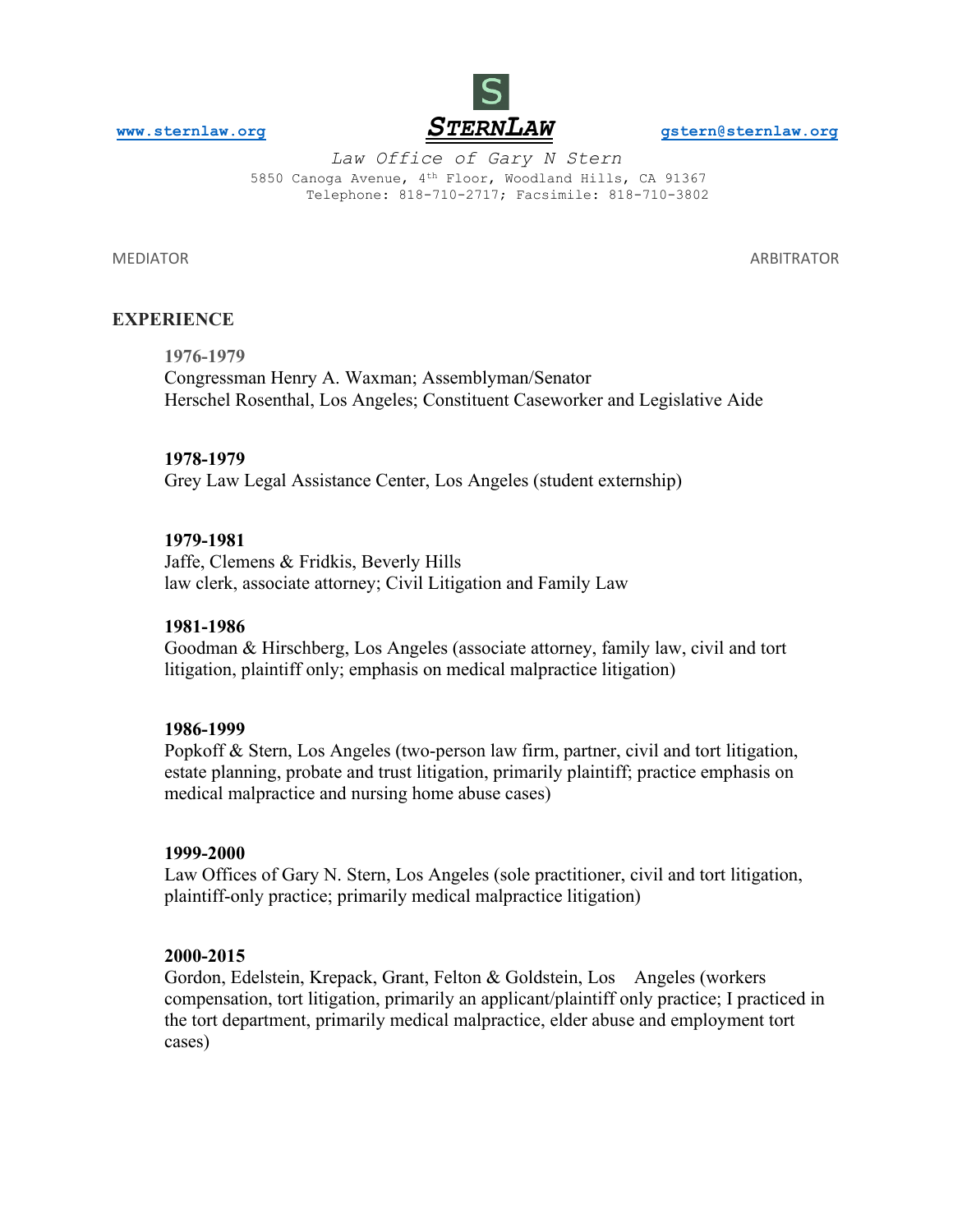# **2016-2017**

Gelfand & Gelfand, Beverly Hills (managing attorney, plaintiff-only personal injury and medical malpractice law)

# **2017-2018**

Carpenter, Zuckerman & Rowley, Beverly Hills (Plaintiff-only personal injury litigation)

# **January 2019 to Present**

STERNLAW: Law Office of Gary N. Stern, Woodland Hills [Advocate, Counselor, Advisor, Mediator, Arbitrator]

# **EDUCATION**

**1973-1977** University of California, Los Angeles (UCLA) Major, Political Science (B.A.) (Dean's List 1976) Vice-Chairman, Rally Committee Sportswriter, Daily Bruin Sportscaster, KLA Radio **1977-1980** Southwestern University School of Law Top 11%

 Vice-Dean, Delta Theta Phi Law Fraternity (1979-80) Law Review, 1979-80

# PROFESSIONAL LIFE AWAY FROM THE OFFICE

Pepperdine University School of Law, Straus Institute for Dispute Resolution, Completion of Six Day Intensive Course: "Mediating the Litigated Case;" July 2019

Judge Pro Tem; Los Angeles Municipal Court (1990-2000)

Judge Pro Tem; Los Angeles Superior Court, Small Claims, Traffic, Unlawful Detailer (1990- 2000; 2019 to the Present)

Settlement Officer, Los Angeles Superior Court (1988-2000; 2019 to Present)

Arbitrator, Mediator with Superior, Municipal Courts (1988-2000)

Member, Mediation Panel, United States District Court, Central Dist. CA (July 2020-Present)

Judge, Moot Court Program, West Los Angeles School of Law

Judge, Constitutional Rights Foundation, Mock Trial Competition

Panelist, "Bridging the Gap, " January 1984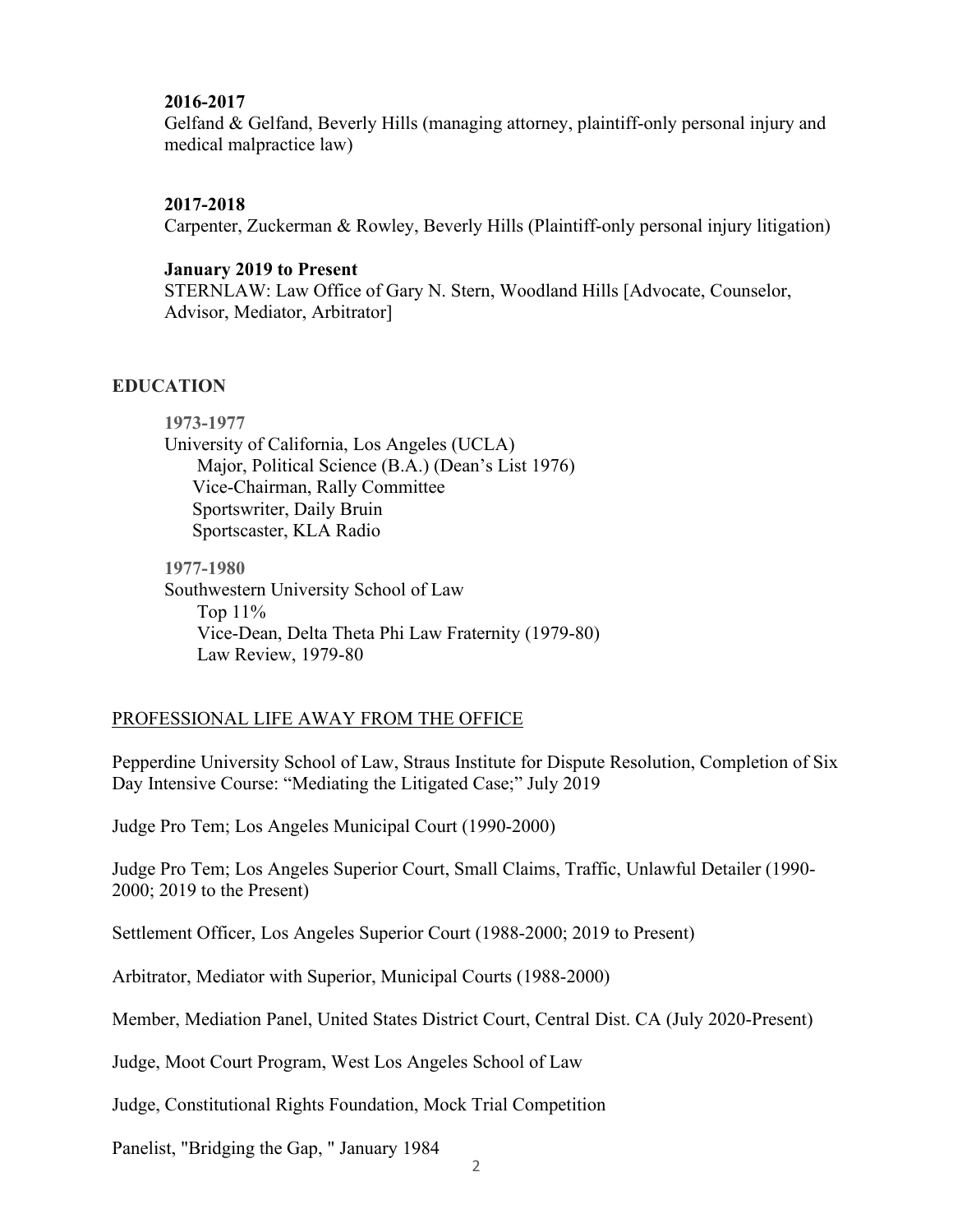Volunteer Attorney, Bet Tzedek Legal Services (1990-2000)

State Bar of California:

Committee on Public Affairs, 1983-1986 Conference of Delegates, 1986-2000 State Bar Examiner, State Bar Court, 1988-92

Los Angeles County Bar Association (member since 1981)

Executive Committee, Los Angeles Delegation to the Conference of Delegates Client Relations Committee Judiciary Committee Legislation Committee Barristers Executive Committee Barristers Committee on Child Abuse, Co-Chairman Barristers Committee on Legislation, Chairman Barristers Committee on Bench Bar Relations Committee on the Homeless Litigation Section Arbitrator and Mediator, LACBA Attorney Client Mediation and Arbitration Services

Member: Southern California Mediation Association

Consumer Attorneys of California (CAOC)

Consumer Attorneys Association of Los Angeles (CAALA)

American Association for Justice (AAJ)

Included in Southern California "Super Lawyers, " 2009-2010

# COMMITMENT TO MY COMMUNITY

Jewish Big Brothers Big Sisters Association of Los Angeles

Board of Trustees, 1985-2004; 2015-Present Advisory Council, 2004-2015 Chairman, Volunteer Big Brother Committee Chairman, Personnel Committee Member, Legal, Legislative, Camp, and Planning Committees Chair, Ad Hoc Committee re Big Sisters Program Volunteer Big Brother, 1975-1986 Award of Merit, Los Angeles Chamber of Commerce, 1976 "Salute to Youth in Volunteer Service"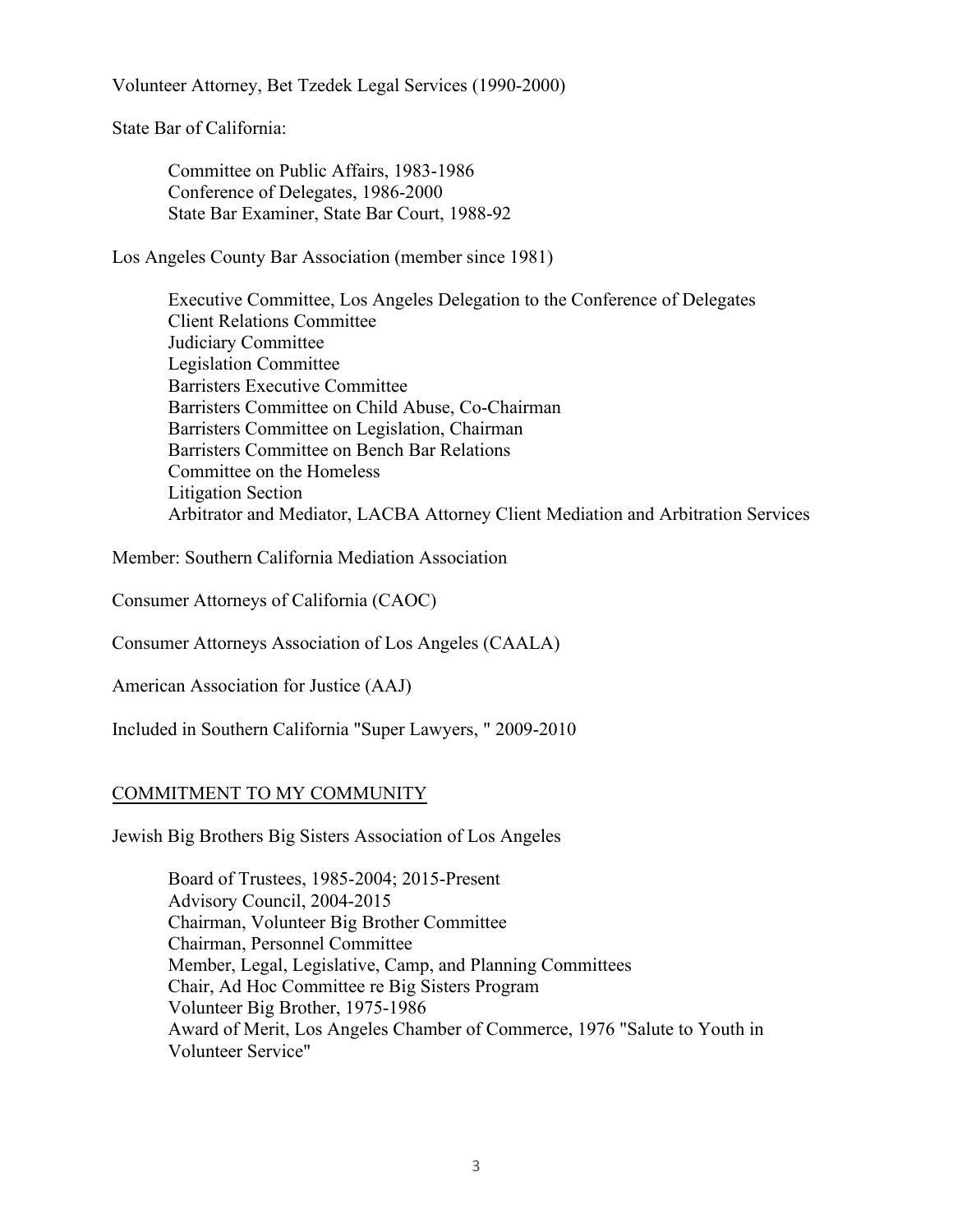Respiratory Care Board, State of CA, Dept. of Consumer Affairs

 Member of the Board, 1997-2006 Board Vice-President, 2005-2006

Glendale-Crescenta Volunteers Organized in Conserving the Environment: [VOICE]

Member, Board of Directors, 1997-2003 Chair, Legal Committee

Leo Baeck Temple:

Member, Board of Trustees, 1997-2003 Membership Secretary, 1998-1999 Member, Executive Committee (1999-2001) Chief Financial Officer (2001-2003) Member, Coordinating Committee for Education, Member, Ritual and Religious Services Committee Member, Communications Committee Member, Rabbinic Search Committee

Dodgertown West Baseball League

Member, Board of Directors, 2015 to Present

# PUBLICATIONS

"My Mediation Top 10 List: Perspectives from an Advocate of 38 Years, Recently Turned Neutral," The Advocate, Consumer Attorneys Association of Los Angeles, August 2020

"Elder Abuse: What to Watch For Regarding Your Loved One, " The Voice, Quarterly Newsletter of the United Food and Commercial Workers Union (UCFW) , Local 770, June 2009;

"Disability Discrimination in a World Without Voc Rehab, " CAAAments (the voice of the California Applicants' Attorneys Association), January 2006, p. 30;

"Elder Abuse Cases Involving the Diabetic Resident: Responding to the Natural Progression' Defense, The Forum, Consumer Attorneys of California, December 2004;

"Balance Consumer Protection, Health Care Worker Rights, " Los Angeles Times, Valley Perspective, April 1, 2001;

"MICRÄ' s Scope," S/ Ages Column, Los Angeles Daily Journal, "Verdicts & Settlements, " May 12, 2000, pg. 5;

"In the Totality, [Elder Abuse Act Remedies], S /Ages Column, Los Angeles Daily Journal, "Verdicts & Settlements, February 25, 2000;

"State Looks to Lawyers to Reform Nursing Homes, Los Angeles Times (September 19, 1999);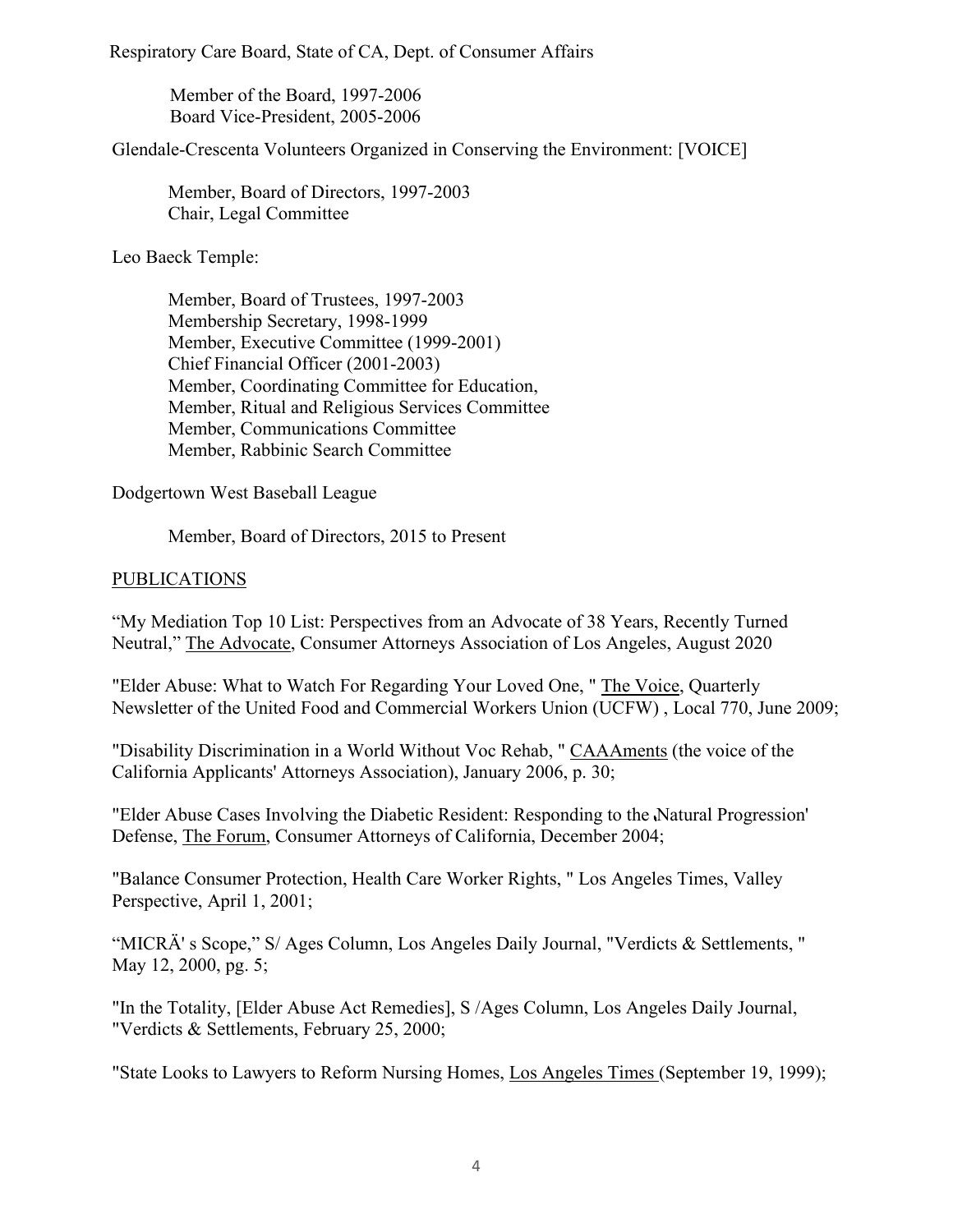"Nursing Home Residents Have Rights, " Meeting the Challenges Quarterly, published by the Partnership to Preserve Independent Living for Seniors and Persons with Disabilities, Riverside, CA; Winter 1999;

"The Elderly in America: A Priority?" Los Angeles Times (November 30, 1997);

"Elder Abuse Litigation: California Out in Front (Like the Old Days), The Advocate, Consumer Attorneys Association of Los Angeles, September 1996;

"Elder Abuse & Dependent Adult Civil Protection Act: Old Law, New Remedies, Los Angeles Trial Lawyers Association, Summer Program Syllabus, August 6, 1993, Page 1;

"Plaintiff's Perspective on the Judicial Arbitration System" Los Angeles Daily Journal, May 6, 1993, Page 7;

Telephonic Screening of Potential Medical Negligence Cases, The Advocate, Los Angeles Trial Lawyers Association, April 1989.

# PRESENTATIONS

Panelist, Los Angeles County Bar Association Litigation Section, Elder Abuse Litigation, November 28, 2000; December 5, 2000;

Panelist, Los Angeles County Bar Association, "Breakfast at the Bar: Using Interrogatories as a Discovery Tool, November 8, 1996;

Panelist, Consumer Attorneys Association of Los Angeles, Annual Las Vegas Convention, Elder Abuse Law (1995-2000);

Panelist, Los Angeles Trial Lawyers Association Summer Program, Elder Abuse Act, August 6, 1993;

Panelist, California Continuing Education of the Bar, Joint and Several Liability, August 11, 1990.

## **REFERENCES**

Hon. Dennis M. Perluss, Presiding Justice Second Appellate District, Division 7, California Court of Appeals;

Hon. John L. Segal, Associate Justice, Second Appellate District, Division 7, California Court of Appeals;

Michael Morehead, Esq., Mediator, Judicate West, Los Angeles (and multiple locations);

Jay Cordell Horton, Esq., Mediator, Judicate West, Los Angeles (and multiple locations);

Hon. Joe Hilberman, Esq., Mediator ADR Services, Los Angeles

Steven B. Stevens, Esq., Michels & Lew, Los Angeles, CA;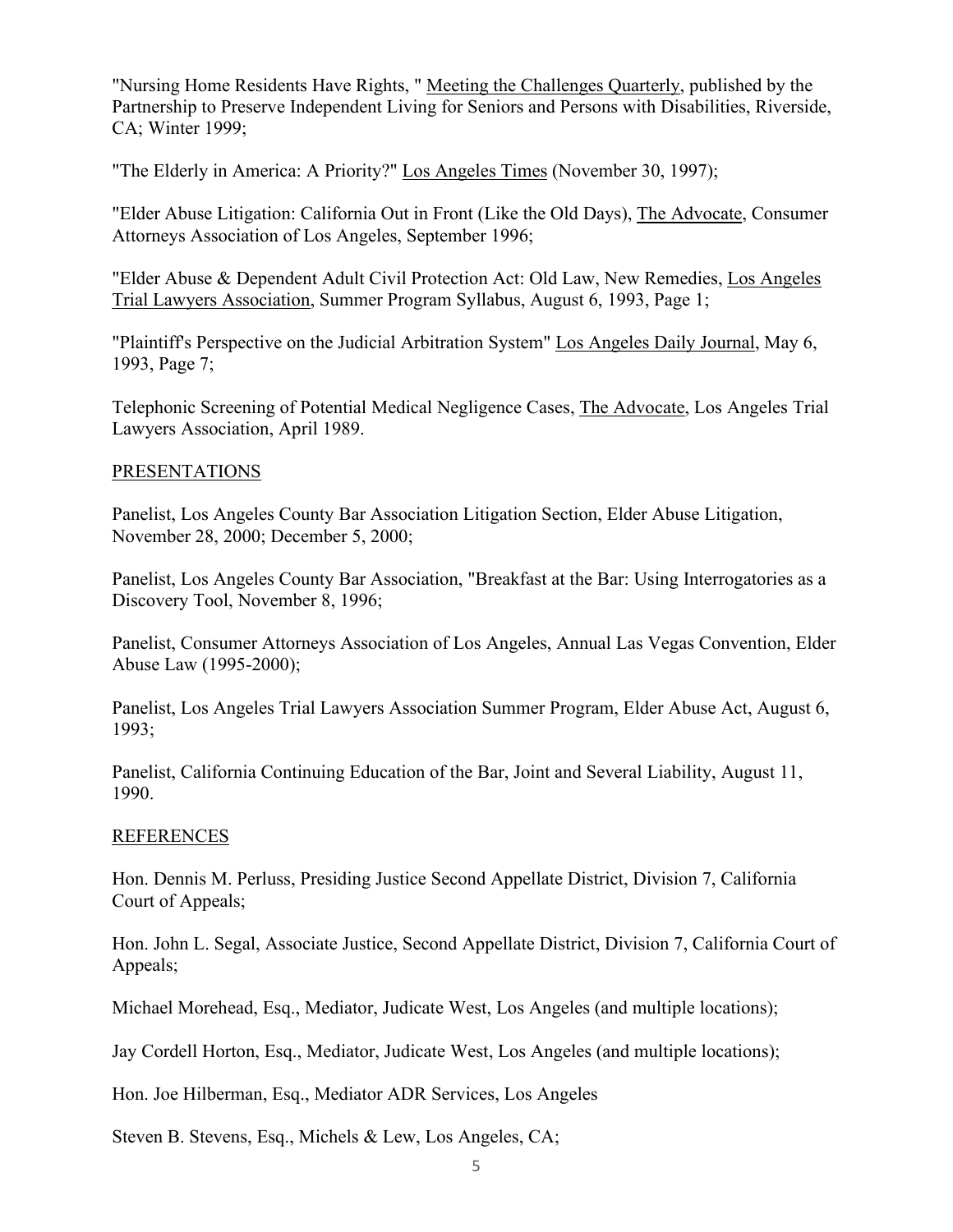Further references available upon request

PERSONAL

Born:

May 21, 1955

Admission to CA Bar:

December 16, 1980 Bar Number 094498

Married 33 years to Sandy Stern

Son: Daniel R. Stern, Special Education Teacher

Daughter: Laura M. Stern, Corporate Events Coordinator, local boutique hotel

#### GARY N. STERN LITIGATION/CASE HIGHLIGHTS

#### **Jury Trials:**

1983: Davis v. Haft, Med Mal, LASC, Central Dist. (Def atty: Leon Zallen, now deceased)

1983: Brown v. Billingslea, Dental Mal, LAMC, Central Dist. (Def atty: Shield & Smith)

1986: Dinardo v. City of Compton, jail hanging, LASC, CCW (co-counsel w/Thomas Dempsey)

1990: Jones v. Judd, Premises Liability, San Diego Superior (Def atty: Douglas Walters)

1992: Briggs v. View Park, nursing home abuse, LASC, Central Dist. (Def atty: K. Cook, Bonne ofc)

2000: Henderson v. County of Los Angeles, Med Mal, LASC, CCW (Def atty: Ronald Chavez)

2003: Bibbs v. Saaman, Auto accident, LASC, San Fernando (Def atty: Nai Alamo-Hecht)

2008: Rosenwasser v. Cedars, Med Mal, (co-counsel with Krepack), LASC (Def atty: Ray Moore)

2010: Hollender v. Kim, Med Mal, (co-counsel with Krepack), LASC (Def atty: Raymond Blessey)

2010: Snider v. Amica, first party bad faith, (co-counsel with Gordon), LASC (Def atty: S. Bost)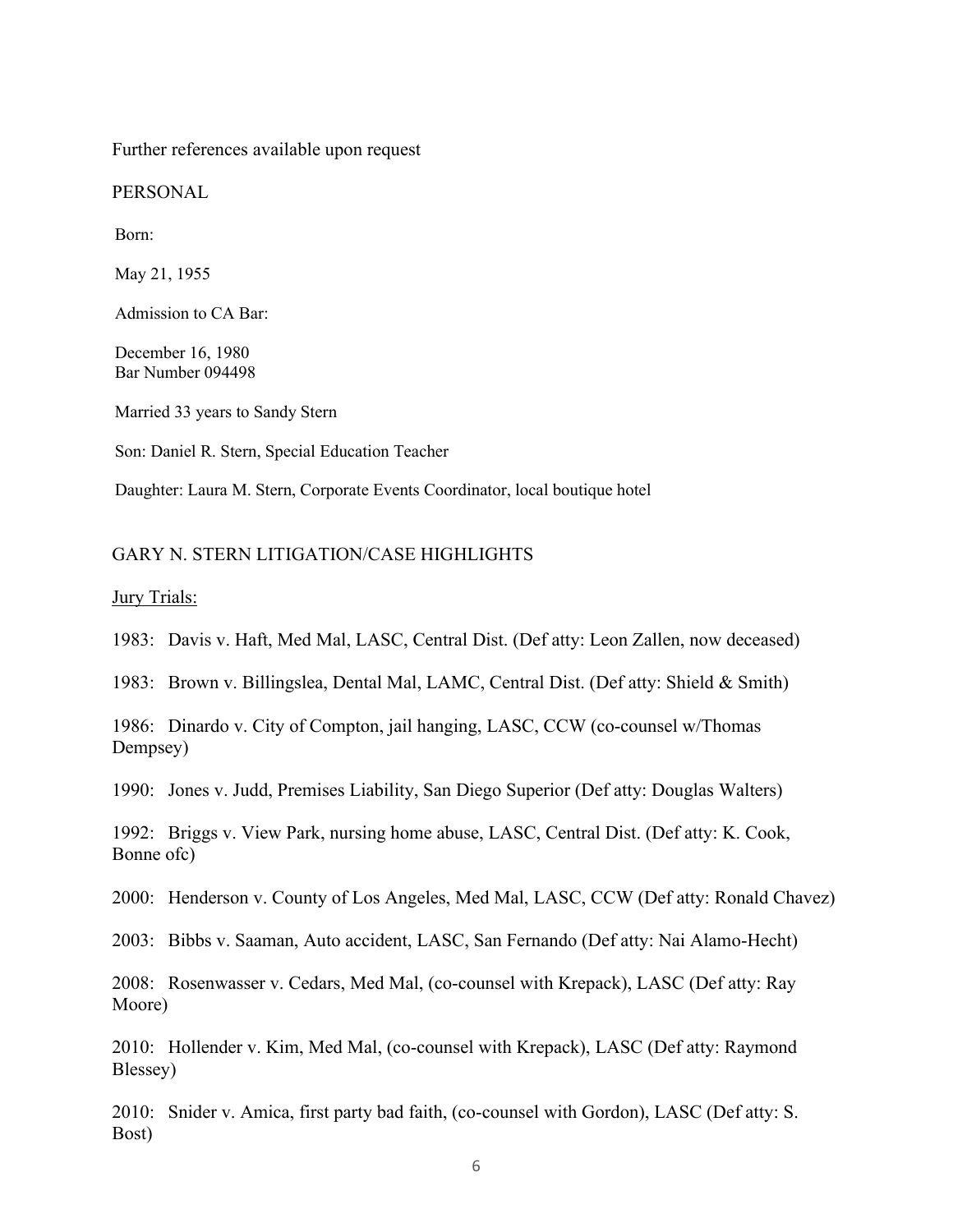2016: Alexander v. Sinha, Med Mal, (co-counsel with Gelfand), Riverside SC (Def atty: S. Trexler)

2017: Towey v. Longoria, Med Mal, (co-counsel with Gelfand), Sacramento SC (multiple def attys)

2017: Gibbs v. Weiskopf, Med Mal, (co-counsel with Gelfand), LASC, Alhambra (def atty: D. Weiss)

2018: Levine v. Martinez, Automobile, LASC, Central District (def atty: Maranga & Morgenstern)

Major Settlements (including binding arbitrations):

2020: Confidential, Nursing Home Abuse: \$262,500

2018: Hayward v. Tracy, premises liability: \$400,000

2017: Confidential: wrongful death, med mal: \$850,000

2016: Confidential: wrongful death, med mal; \$1.3M

2016: Corso v. Riverside Community Hospital, Med Mal; \$750,000

2015: Riles v. Karimi, et al., Med mal (birth injury); \$2M (Def attys: G. Peterson; M. Doubet, etc.)

2015: Chojolan v. Calif. Hosp., med mal (quad of 18-year-old); \$7.5M (multiple def attys)

2014: Varnum v. State of California, Premises; Road Design, \$1.277M (multiple def attys)

2014: Guerrero v. Hyd Mech, Inc., Product Liability, \$850,000 (Def atty: Charles Palmer)

2011: Somesh v. Paradise Gardens, Wrongful Death, premises, \$980,000 (Def atty: A. Hollins)

2010: Bui v. Capstone, et al., Product Liability; \$1.640M (Def attys: D. Friedenthal, T. Cranert);

2008: Lowe v. SMA Equipment, et al. Premises/products, \$5M (multiple def attys)

2003: Lewerenz v. Crawford & Co., Disability discrimination, \$175,000 (Def atty: W. Higgins)

1995: Crousore v. City of Moreno Valley; Road design, \$150,000 plus accelerated General Plan

1993: Moss v. Kaiser, med mal arbitration, \$75,000 (Def atty: Kirk Neiberger)

1990: Legendre v. Charter Hosp; Med Mal, psych hospital, \$75,000 (multiple def attys)